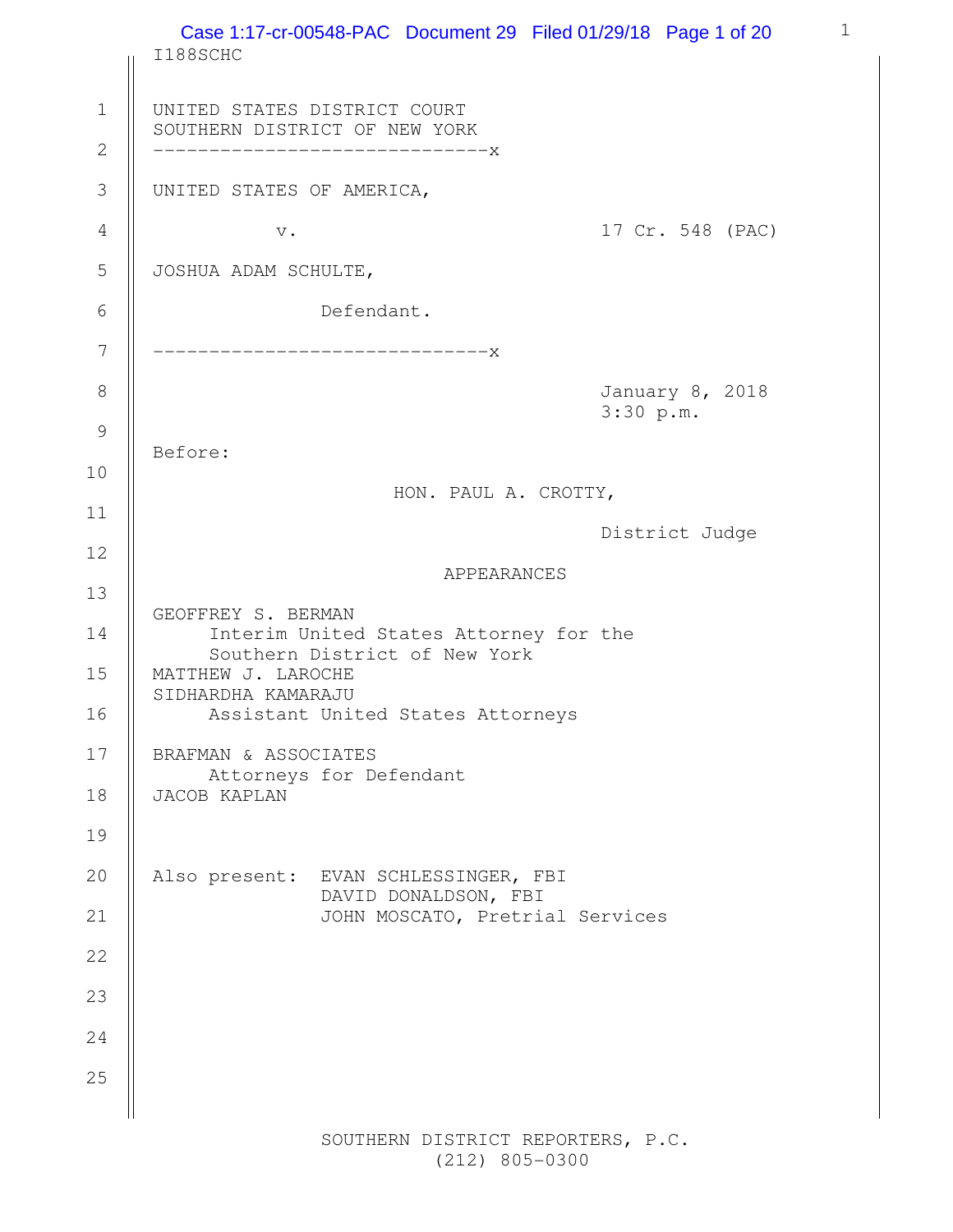2 I188SCHC (Case called) THE DEPUTY CLERK: Counsel for the government, please state your appearance. MR. LAROCHE: Good afternoon, your Honor. Matt Laroche and Sid Kamaraju for the government. With us at counsel table is David Donaldson and Evan Schlessinger from the FBI, and also John Moscato from pretrial services. THE COURT: Thank you for coming. MR. KAPLAN: Good afternoon, your Honor. Jacob Kaplan for Mr. Schulte. THE COURT: Mr. Kaplan. Mr. Schulte, how are you? I understand, Mr. Kaplan, you have an application. MR. KAPLAN: Yes, your Honor. THE COURT: Go ahead. MR. KAPLAN: Judge, on the last court date, when we left, the idea was that we had consented to detention with the understanding that Mr. Schulte would be sent down to Virginia to face charges based on a Virginia warrant. None of that happened. Virginia never came to get him. Virginia just didn't do anything in this case. But before I address the bail issues, I think it's important that this Court hear the full story of how we actually get here. At one of the previous court appearances, I believe it was the November 8th date, this Court asked why the defense 1 2 3 4 5 6 7 8 9 10 11 12 13 14 15 16 17 18 19 20 21 22 23 24 25 Case 1:17-cr-00548-PAC Document 29 Filed 01/29/18 Page 2 of 20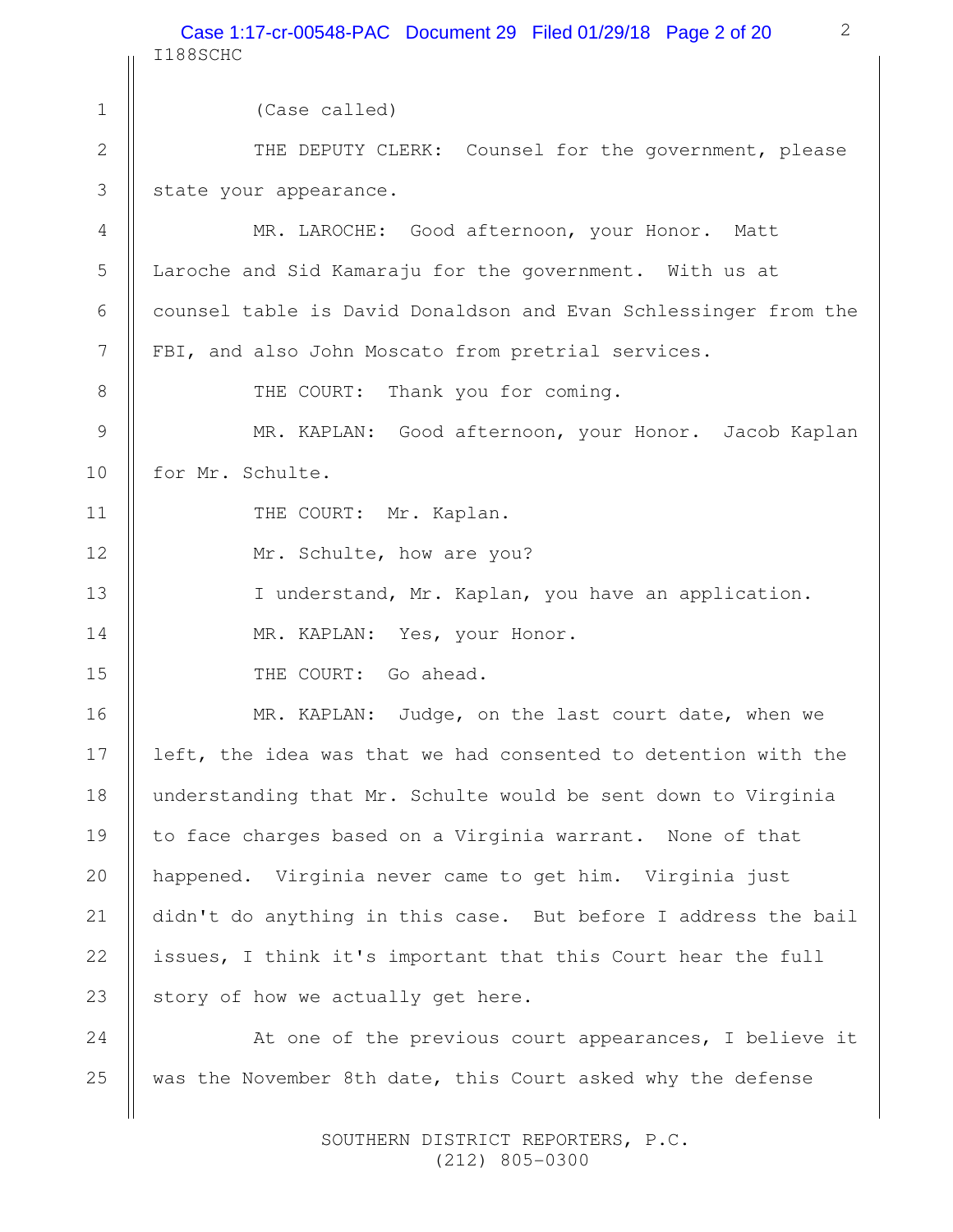## I188SCHC Case 1:17-cr-00548-PAC Document 29 Filed 01/29/18 Page 3 of 20

attorney in this case would need security clearance. And the answer that was given by one of the prosecutors, I believe, was that there was some top secret government information that was found in Mr. Schulte's apartment, and that out of an abundance of caution it would be prudent that the defense attorney get clearance. But I don't think that's entirely accurate.

While the current indictment charges Mr. Schulte with child pornography, this case comes out of a much broader perspective. In March of 2017, there was the WikiLeaks leak, where 8,000 CIA documents were leaked on the Internet. The FBI believed that Mr. Schulte was involved in that leak. As part of their investigation, they obtained numerous search warrants for Mr. Schulte's phone, for his computers, and other items, in order to establish the connection between Mr. Schulte and the WikiLeaks leak.

As we will discuss later in motion practice, we believe that many of the facts relied on to get the search warrants were just flat inaccurate and not true, and part of our belief is because later on, in the third or fourth search warrant applications, they said some of the facts that we mentioned earlier were not accurate. So we will address this in a Franks motion going forward, but what I think is important for the Court is, in April or May of 2017, the government had full access to his computers and his phone, and they found the child pornography in this case, but what they didn't find was

> SOUTHERN DISTRICT REPORTERS, P.C. (212) 805-0300

1

2

3

4

5

6

7

8

9

10

11

12

13

14

15

16

17

18

19

20

21

22

23

24

25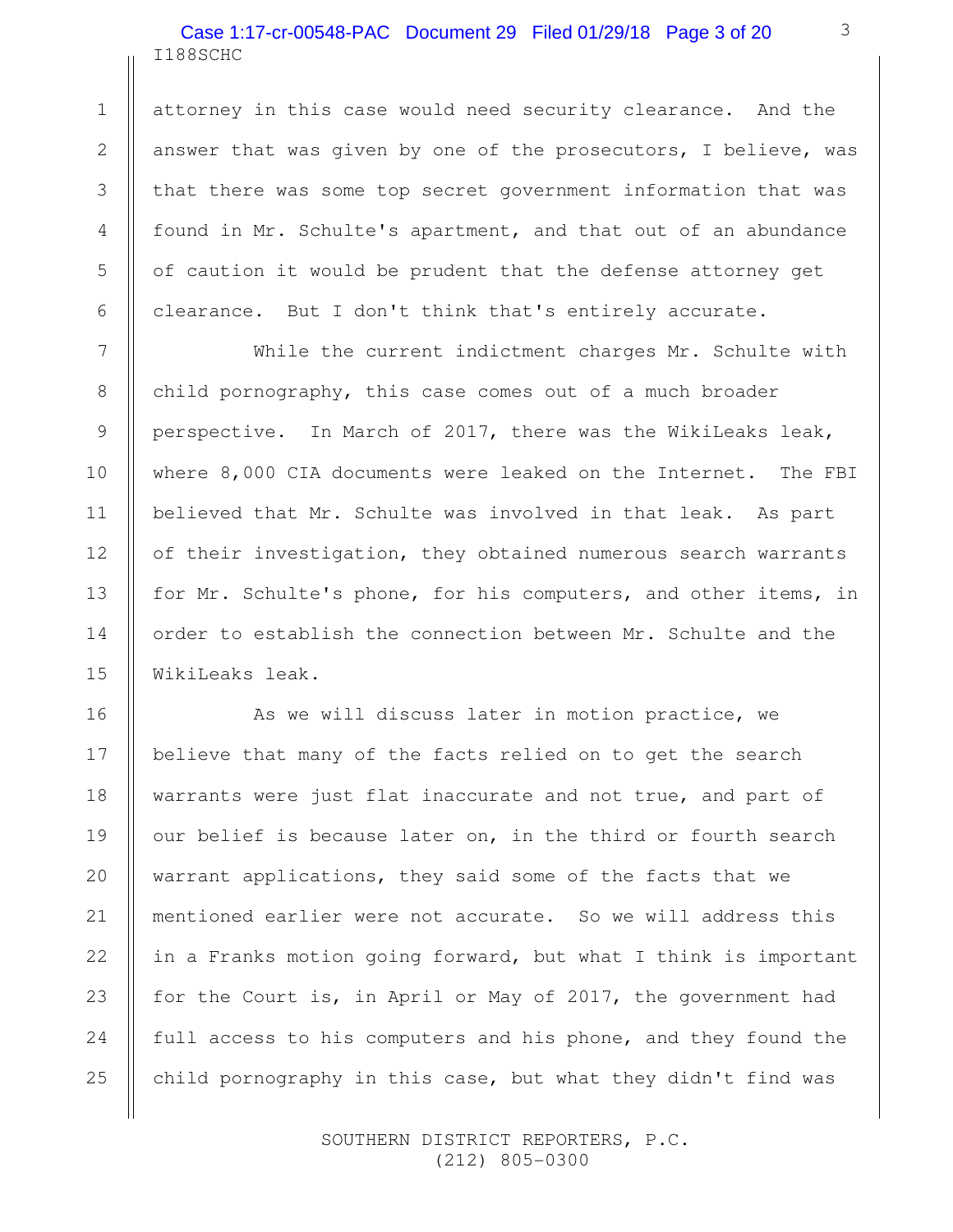I188SCHC Case 1:17-cr-00548-PAC Document 29 Filed 01/29/18 Page 4 of 20

any connection to the WikiLeaks investigation.

Since that point, from May going forward, although they later argued he was a danger to the community, they let him out; they let him travel. There was no concern at all. That changed when they arrested him in August on the child pornography case.

At the initial bail conference, they argued as one of the reasons to detain Mr. Schulte was that there were images on his phone that showed a sexual assault. They were able to determine that it was --

THE COURT: This is the application before Judge Pitman.

MR. KAPLAN: Yes. In front of this Court as well on the second bail hearing as well.

THE COURT: I don't recall that. I do recall seeing it in the transcript from Judge Pitman.

MR. KAPLAN: That is correct. As part of that case, Judge Pitman rejected that as a basis for detention, finding that since the government conceded that the victim could not identify Mr. Schulte, there was no basis for detention based on that factor alone.

Not being deterred by that, it's my understanding that the FBI then sent the photos that were the subject of that issue to Virginia, and in November of 2015, Virginia itself issued an arrest warrant for Mr. Schulte based on those facts. 25

> SOUTHERN DISTRICT REPORTERS, P.C. (212) 805-0300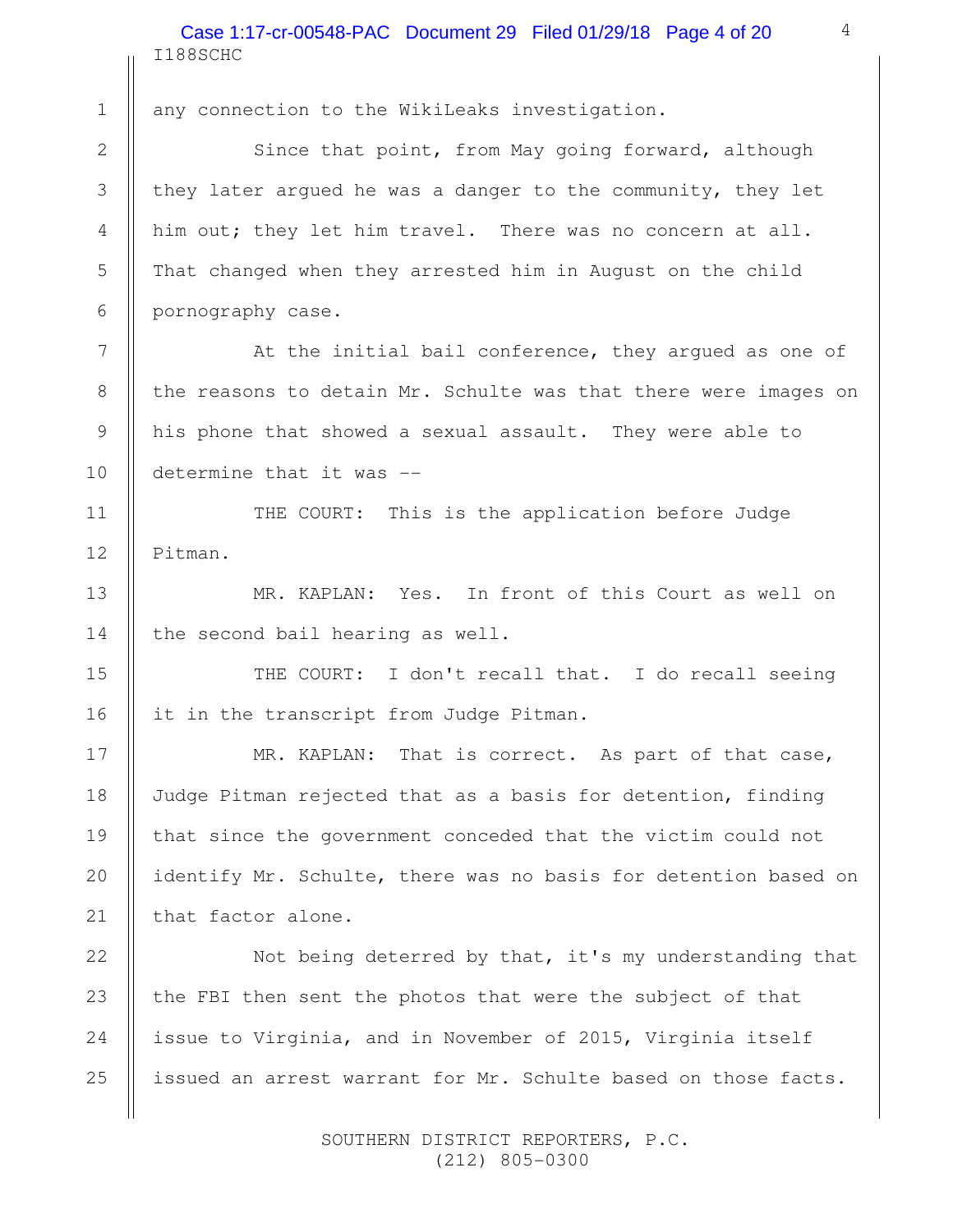### I188SCHC Case 1:17-cr-00548-PAC Document 29 Filed 01/29/18 Page 5 of 20

1

2

3

4

5

6

7

8

9

10

11

12

13

14

15

16

17

18

19

But nothing ever happened with that arrest warrant. November 15 they get the warrant, nothing happened.

That all changes in early December of 2017. On December 5, I had a phone call with John Moscato from pretrial services to discuss whether pretrial services would consent to Mr. Schulte's supervision being transferred from the Southern District of New York to Lubboch, Texas, where he can live with his parents. Pretrial services tells me they have no objection to that at all.

I then had a conversation with the prosecutors who told me they would object, but we could address it with the court. Two days later is when Virginia decides to do something with that warrant. Two days after we try to move Mr. Schulte to Lubboch, Texas, now suddenly Virginia decide that they want to arrest Mr. Schulte based on this warrant. And, in fact, when the NYPD officers came to arrest Mr. Schulte at 6 a.m. on a Thursday, they told him that we came because the FBI told us to come arrest you; not Virginia authorities, but the FBI came and told us to arrest you.

What I think is important is the Virginia case is just a means to keep Mr. Schulte detained. There is no new information. The state prosecutor down in Virginia has spoken with defense counsel down in Virginia and she told her, candidly, that there is no new information; it's the same pictures that the FBI had, that the FBI just gave to Virginia 20 21 22 23 24 25

> SOUTHERN DISTRICT REPORTERS, P.C. (212) 805-0300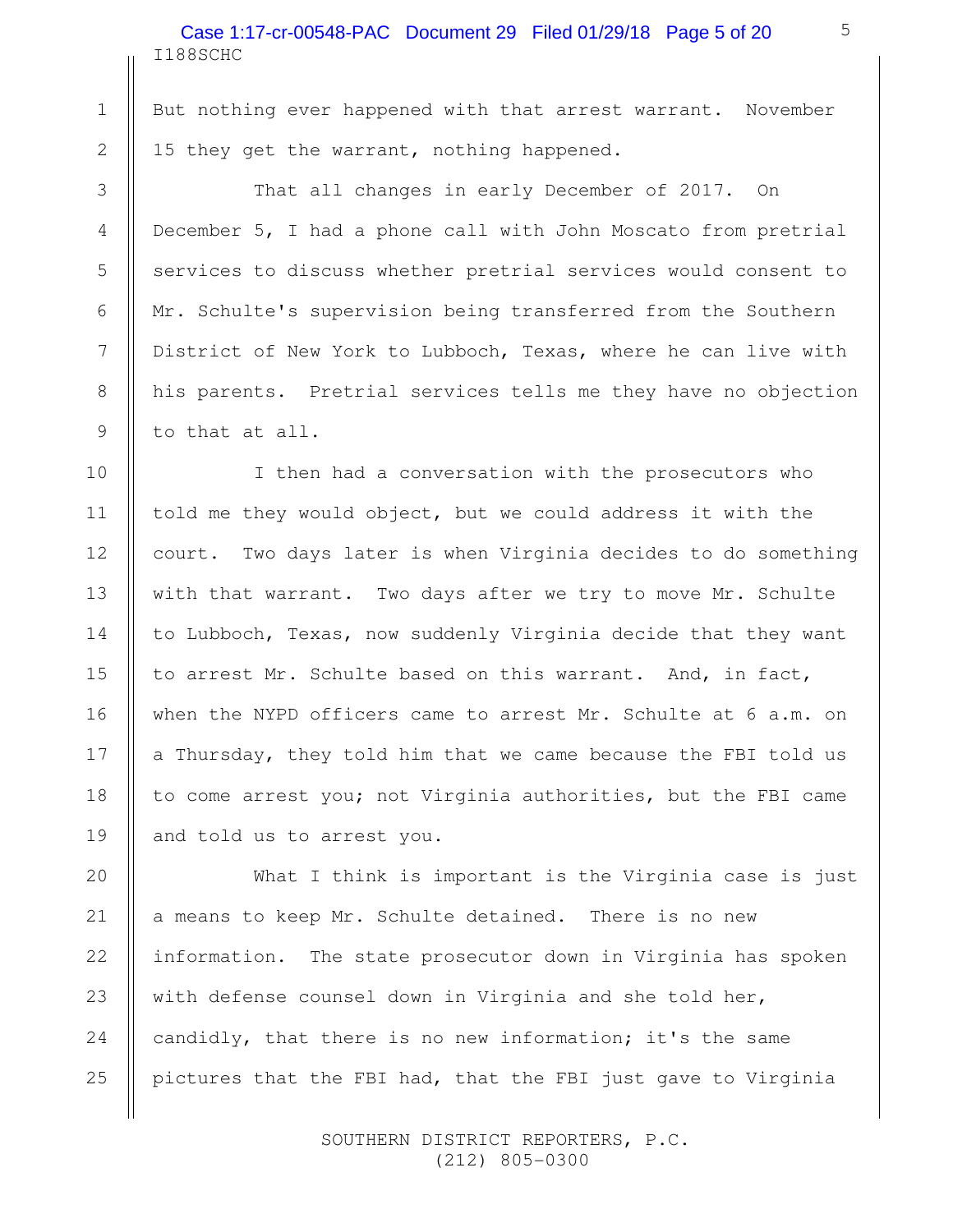# I188SCHC Case 1:17-cr-00548-PAC Document 29 Filed 01/29/18 Page 6 of 20

1

2

3

4

5

6

7

8

9

10

11

12

13

14

15

16

17

18

19

20

21

22

23

24

25

and asked them to make an arrest. She still cannot identify Mr. Schulte. Nothing has changed on that basis that would  $be$   $--$ 

THE COURT: By she can't identify, you mean?

MR. KAPLAN: She being the victim. And Mr. Laroche candidly told that to Judge Pitman when he asked, that she could not identify him as being the one who assaulted her.

What is kind of interesting is, while the government in their detention letter had two bases, one was the Virginia case, Virginia itself seems not to care. Virginia, they had him detained on a state warrant, he was incarcerated, and they were gunning to get him. They were scheduled to come December 20 to pick him up. The minute we consent to federal detention, and now he is no longer out, suddenly they are hands off. They didn't come to pick him up. They don't issue a writ to come get him from federal custody. Instead, my understanding is they simply have a detainer that, if this court lets him out on bail, they are going to come pick him up. So this idea that he is a danger to the community, that there is new information in Virginia which ties him to this crime, is just not true. Virginia is just sitting back and waiting to see what happens. They have no interest in Mr. Schulte, and if they did, Mr. Schulte would have been there already.

The second basis that the government had in its letter for detaining Mr. Schulte was the usage of computers. In the

> SOUTHERN DISTRICT REPORTERS, P.C. (212) 805-0300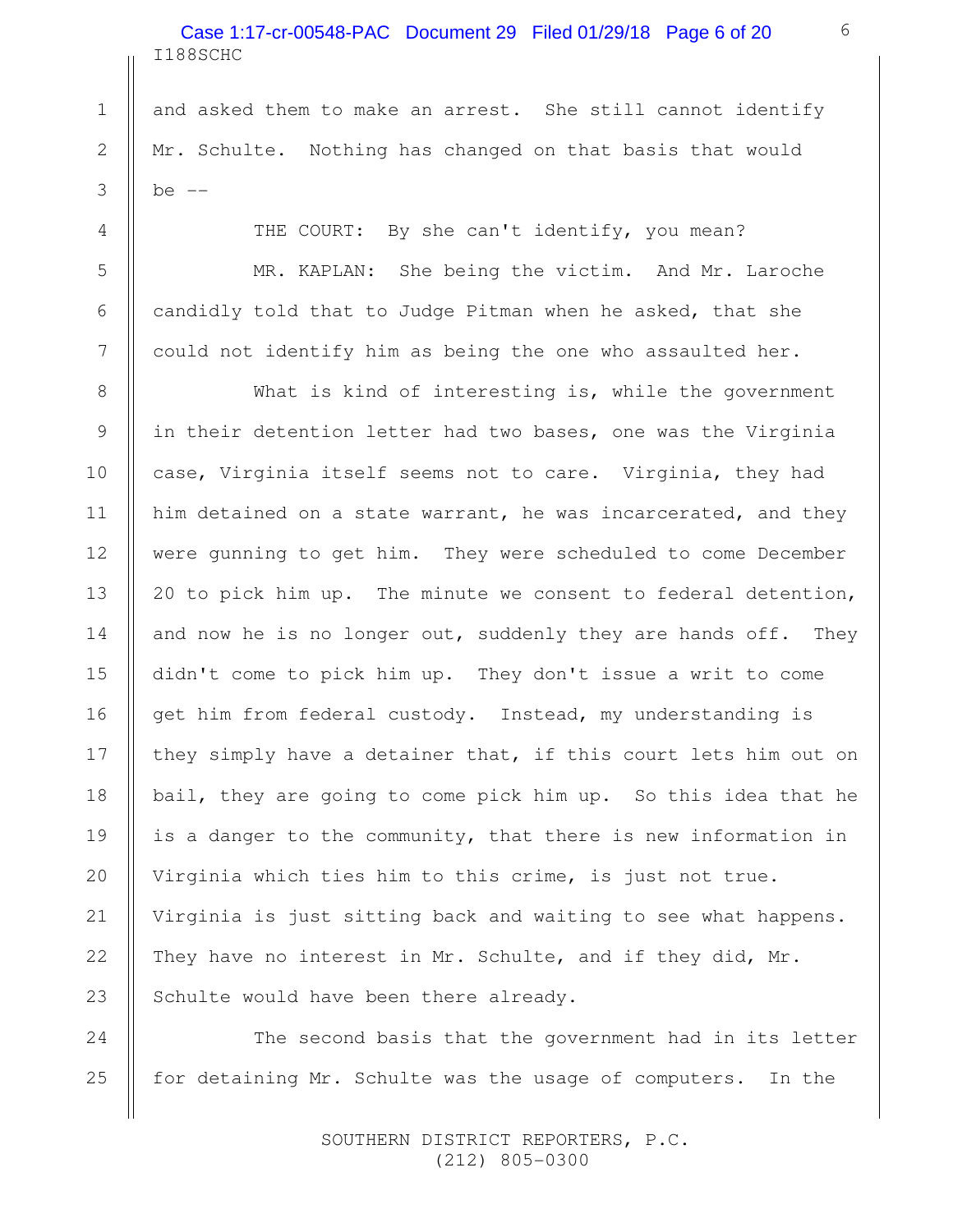### I188SCHC Case 1:17-cr-00548-PAC Document 29 Filed 01/29/18 Page 7 of 20

1

2

3

4

5

6

7

8

9

10

11

12

13

14

15

16

17

18

19

20

21

22

25

government's letter, they note how, if you search the IP address for Mr. Schulte's apartment, they found numerous log-ons to his Gmail account, in clear violation of this court's order. But what the government's letter doesn't mention is that Mr. Schulte had a roommate, his cousin, Shane Presnall, and this roommate, who the government and pretrial services knew about, was allowed to have a computer.

And more than that, based on numerous conversations, at least two conversations between pretrial services, John Moscato, Josh Schulte and Shane Presnall, it was Shane's understanding that pretrial services allowed him to check Mr. Schulte's e-mail and to do searches for him on the Internet, with the idea that Josh Schulte himself would not have access to the computer.

And the government gave 14 pages of log-on information to establish this point. And, Judge, we have gone through all 14 pages, and every single access and log-in corresponds to a time that Shane Presnall is in the apartment. His computer has facial recognition, it has an alphanumeric code, and there is no point when Josh Schulte is left himself with the computer without Shane being there, and that was their understanding.

Now, I spoke to John Moscato and he explained to me that he never intended to give him such carte blanche to do this, that that was a misunderstanding. Judge, a misunderstanding is not an intentional violation of this 23 24

> SOUTHERN DISTRICT REPORTERS, P.C. (212) 805-0300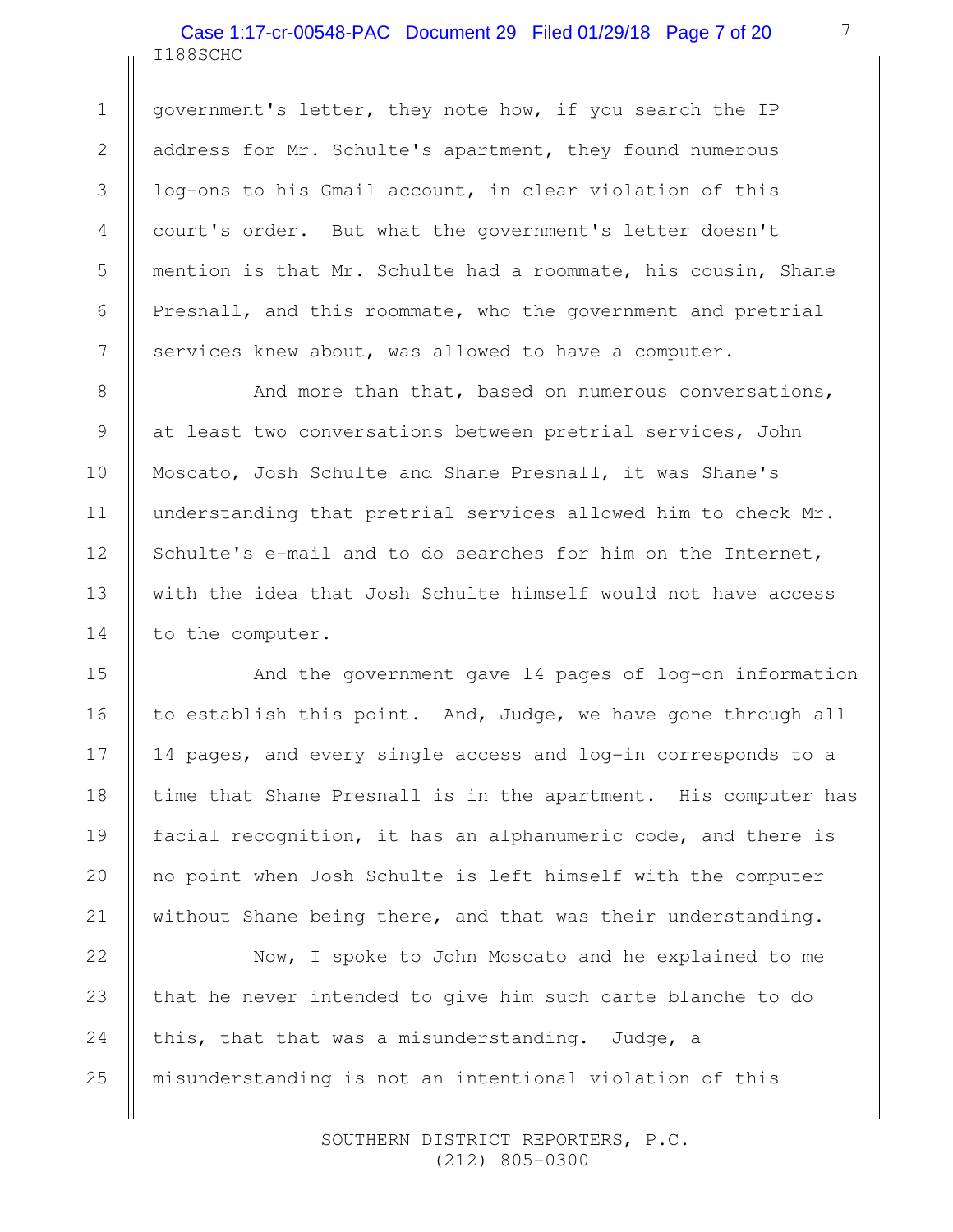I188SCHC Case 1:17-cr-00548-PAC Document 29 Filed 01/29/18 Page 8 of 20

court's bail conditions. It is a misunderstanding and --

1

2

3

4

5

6

7

8

9

10

11

12

13

14

15

16

17

THE COURT: It's a very convenient misunderstanding, isn't it?

MR. KAPLAN: I understand that. But this is something which, if you look at the court's original bail order, it says that pretrial services has the discretion to allow them computer usage, and they believed they were complying with that; they believed they were complying with the judge's order by discussing it with pretrial services. They didn't go behind anyone's back.

The whole concept of not allowing Mr. Schulte access to his computers is the child pornography case, what he may do, those fears are allayed when you have someone else doing it for him, and that's Mr. Presnall. And, Judge, I think it's really important that in 14 pages of log-in information, every single one corresponds to a time when Shane is in the apartment. This is not him with unfettered access to the Internet.

More importantly, Judge, this is not him intentionally violating this court's bail conditions. When you look at 18 U.S.C. 3148, which discusses revocation of bail, it talks about either probable cause that the defendant committed a crime while on release. Well, we don't have that here. 18 19 20 21 22

I will wait for your Honor. THE COURT: Go ahead. MR. KAPLAN: The other one is clear and convincing 23 24 25

> SOUTHERN DISTRICT REPORTERS, P.C. (212) 805-0300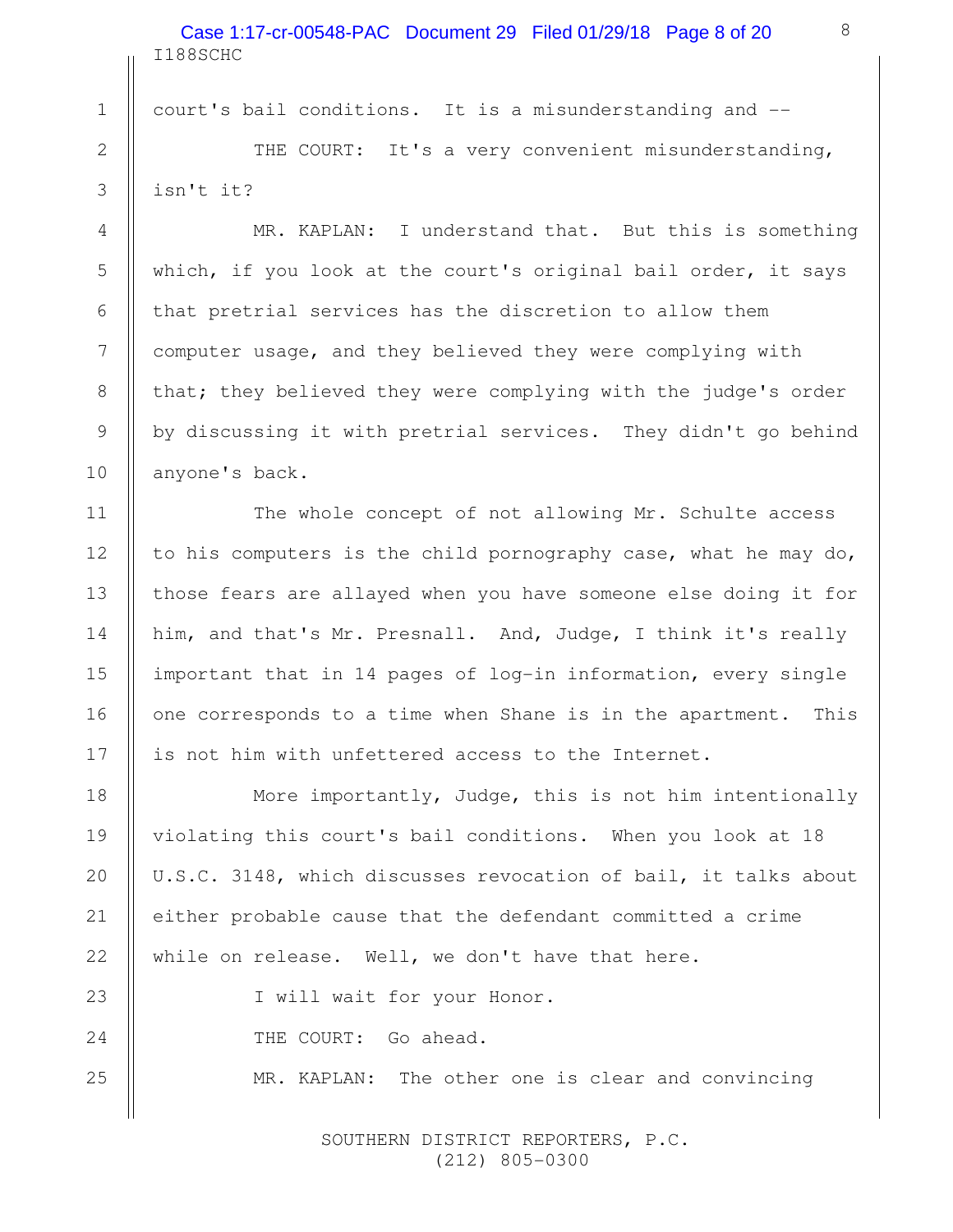I188SCHC Case 1:17-cr-00548-PAC Document 29 Filed 01/29/18 Page 9 of 20

evidence that the defendant violated a bail condition.

1

2

3

4

5

6

7

8

9

10

11

12

13

14

15

16

17

25

THE COURT: Any other condition of release.

9

MR. KAPLAN: Yes. I don't see clear and convincing evidence that he intentionally violated a bail condition. This was at worst a misunderstanding between not just Joshua Schulte and pretrial services, but there was a third party who was there, a third party who had these conversations, and based on those conversations, he believed that he was able to do this.

So, Judge, what I am asking you is to, one, completely reject the Virginia case as a basis, because Virginia itself is rejecting it; they don't care. And there is still no evidence.

THE COURT: Let me see if I have the sequence right, Mr. Kaplan.

On December 7, the government moved for reconsideration of the decision to remand Mr. Schulte, correct? MR. KAPLAN: Correct.

THE COURT: Thereafter you consented to that.

MR. KAPLAN: Yes, on the 14th. I consented with the idea that the government had two bases -- one Virginia, one the log-on information on the computers. I wanted the Virginia issue to be resolved, and we consented to detention to allow Virginia to come to New York, like they were scheduled to do when he was in state custody, pick him up, and bring him down to Virginia to be arraigned. That never happened. 18 19 20 21 22 23 24

THE COURT: You agreed that we would meet today as a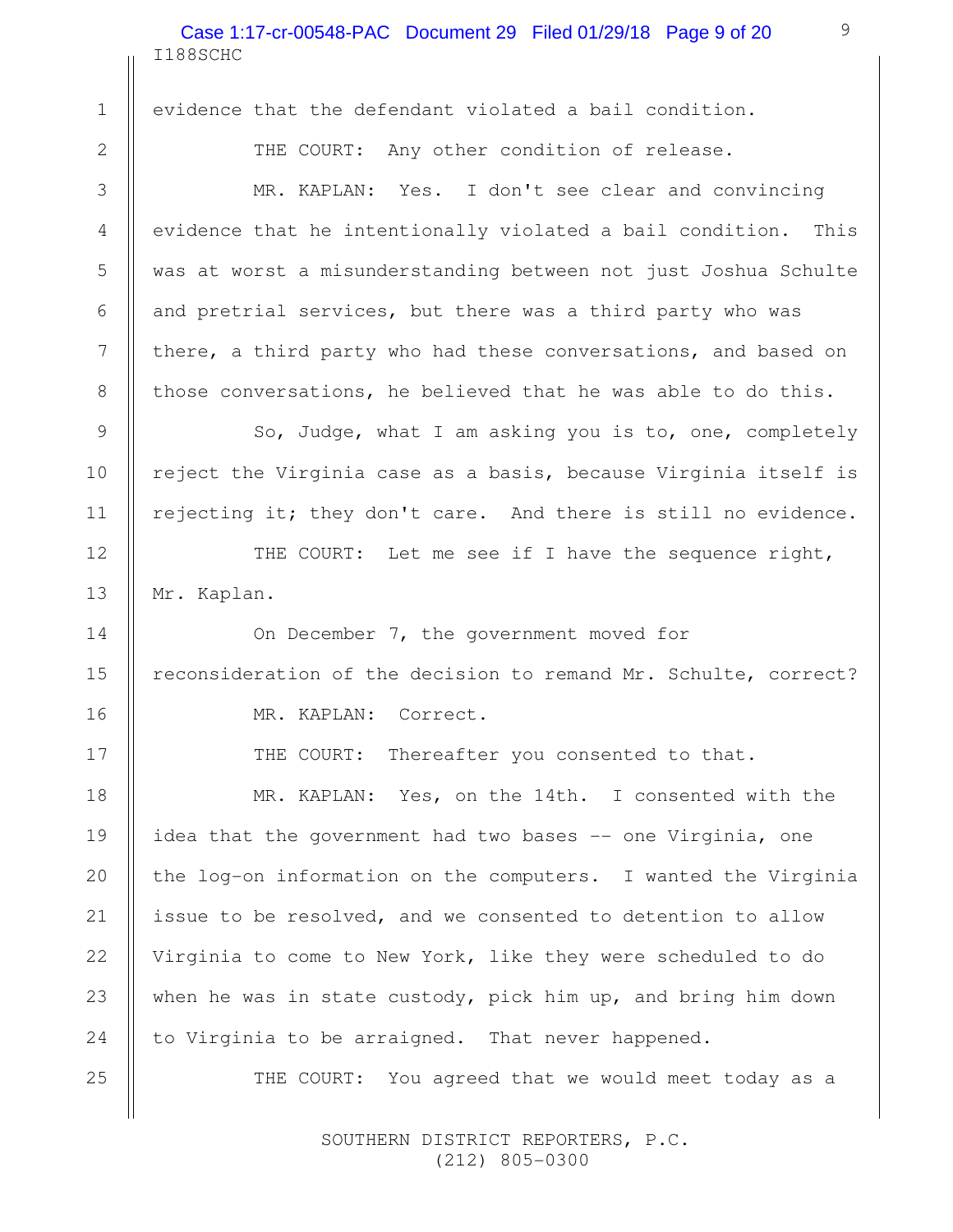I188SCHC Case 1:17-cr-00548-PAC Document 29 Filed 01/29/18 Page 10 of 20

control on that. MR. KAPLAN: The idea would be, if something happened in Virginia, we would have a control date today forcing them to send him back here to New York, but absolutely nothing has happened. I think the government will agree that nothing has happened on the Virginia front. THE COURT: Anything else, Mr. Kaplan? MR. KAPLAN: I would ask if you could just put him back on the bail conditions where he was before, since there was no willful violation, and if the Court wants to make clear there is no computer access at all, even with a third party, we will do that. THE COURT: I think that was pretty clear before. Mr. Laroche. MR. LAROCHE: Thank you, your Honor. We still do believe that detention is appropriate here, and if I could just address specifically some of the points raised. First, Virginia. In no way is Virginia's conduct over the past few weeks an indication that they do not care about Mr. Schulte. After the conference last time, I had conversations with Virginia, in terms of how we would get him down there. I told them the easiest way to do that is if they would writ him from here down to Virginia. But I made clear to them that, regardless of the outcome of their arraignment, that our case would proceed first, in other words, we would be 1 2 3 4 5 6 7 8 9 10 11 12 13 14 15 16 17 18 19 20 21 22 23 24 25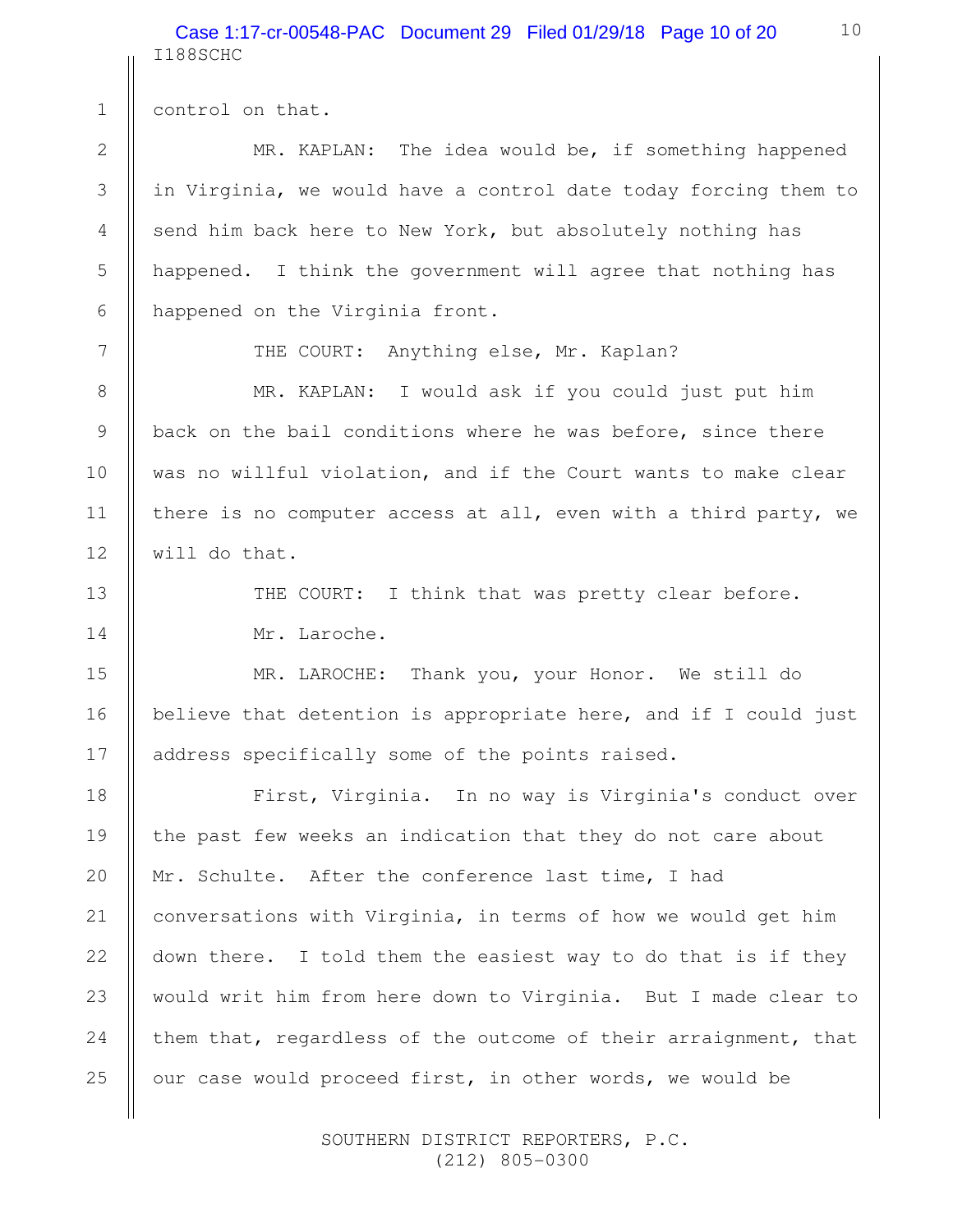## I188SCHC Case 1:17-cr-00548-PAC Document 29 Filed 01/29/18 Page 11 of 20

1

2

3

4

5

6

7

8

9

10

11

12

13

14

15

16

17

18

19

20

21

22

23

24

25

taking him back up here and this case would proceed first. Under those circumstances, Virginia said, We are not going to writ him just so that we can have a bail determination down here and you take him back; you let your case go first, and we will rely on the detainer that we have already put in place to keep him in custody. So the idea that Virginia doesn't seem to care about Mr. Schulte just does not pass muster.

I would also note, this idea that Virginia somehow came up with these charges because we passed them photographs also is not the case. What happened was at the time that he was arrested for the CP charges, the FBI provided Loudoun County law enforcement officials with the photographs. It's our understanding that they conducted their own investigation, which included interviewing the victim, the person who was on those photographs, and through interviews with that person, they were comfortable, through the development of that evidence, that Mr. Schulte was the one whose hands are on the pictures of that photograph. And that's based on a couple of things. One, that the victim remembers the night in question. It was one of the few nights that she passed out and didn't remember what occurred. She could also, apparently, identify the bathroom, which was the bathroom where she was staying as a roommate of Mr. Schulte's.

> So they have developed additional information which -- THE COURT: So from Virginia's standpoint, Virginia

> > SOUTHERN DISTRICT REPORTERS, P.C. (212) 805-0300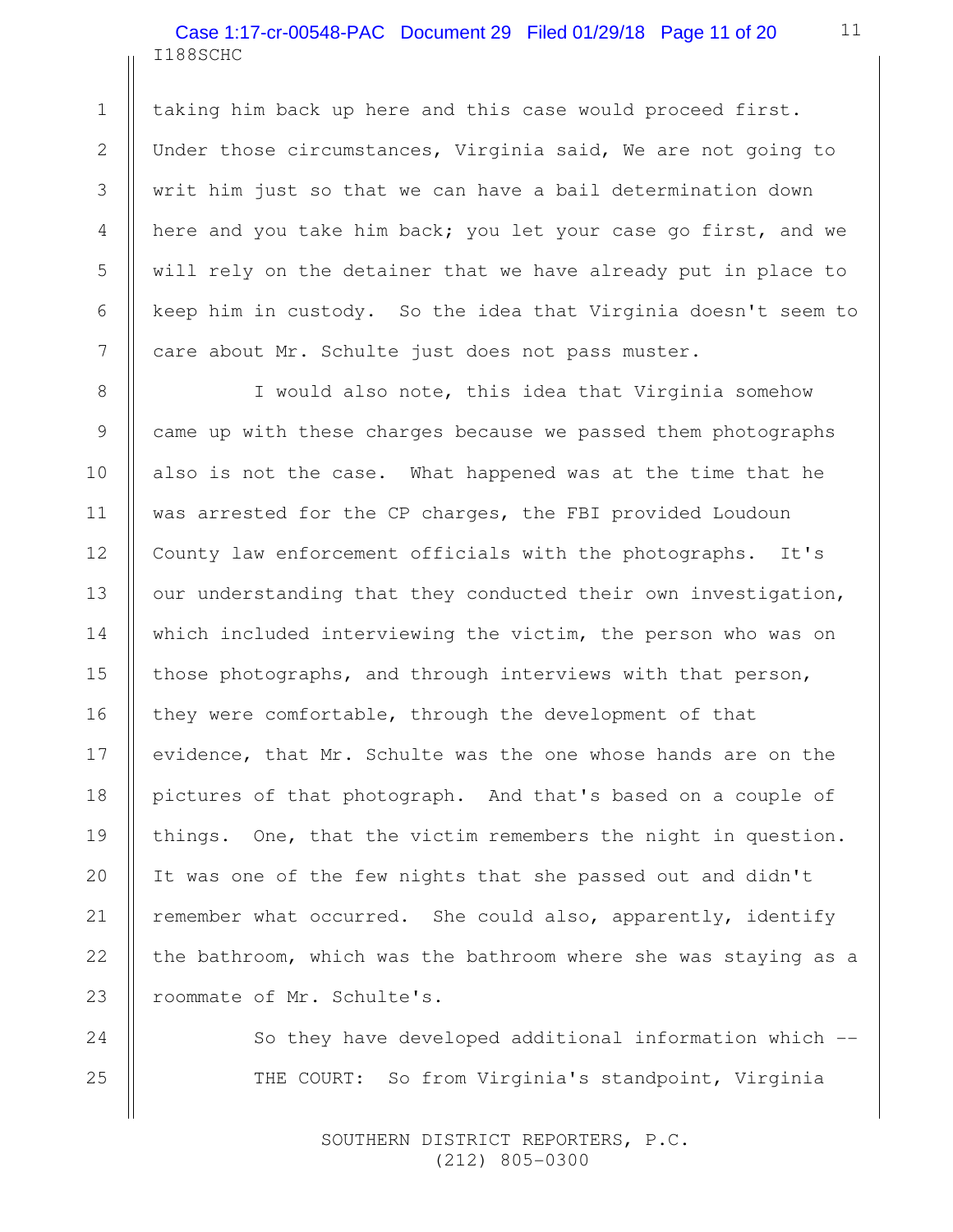I188SCHC Case 1:17-cr-00548-PAC Document 29 Filed 01/29/18 Page 12 of 20

has now satisfied itself, at least as a preliminary matter, that the victim has been identified.

1

2

3

4

5

6

7

8

9

10

11

12

13

14

15

16

18

20

21

22

25

MR. LAROCHE: They know the victim has been identified, and they have also satisfied themselves to bring felony charges against the defendant that the pictures are of the defendant.

So this is something that we asked the court to consider during the first bail arguments, and Judge Pitman chose not to. But again, given there are additional state sexual assault charges pending against the defendant, we do think they are reliable and should be considered by the Court.

Second, with respect to this idea that Mr. Schulte just thought he could use his roommate to conduct searches on the Internet, I just do not think that is a persuasive argument, your Honor. If you recall, during both bail arguments, the government's principal concern was that this defendant would have access to the Internet, and that's not just because he is a child pornography defendant, it's because the defendant has specific expertise with respect to computers. For over six years the defendant was employed by the Central Intelligence Agency and he held positions, including technical development officer, and through that experience he gained expertise in computers, computer networks and the Internet, and the vulnerabilities of the same. So the idea that this defendant was just somehow checking his e-mail during this time 17 19 23 24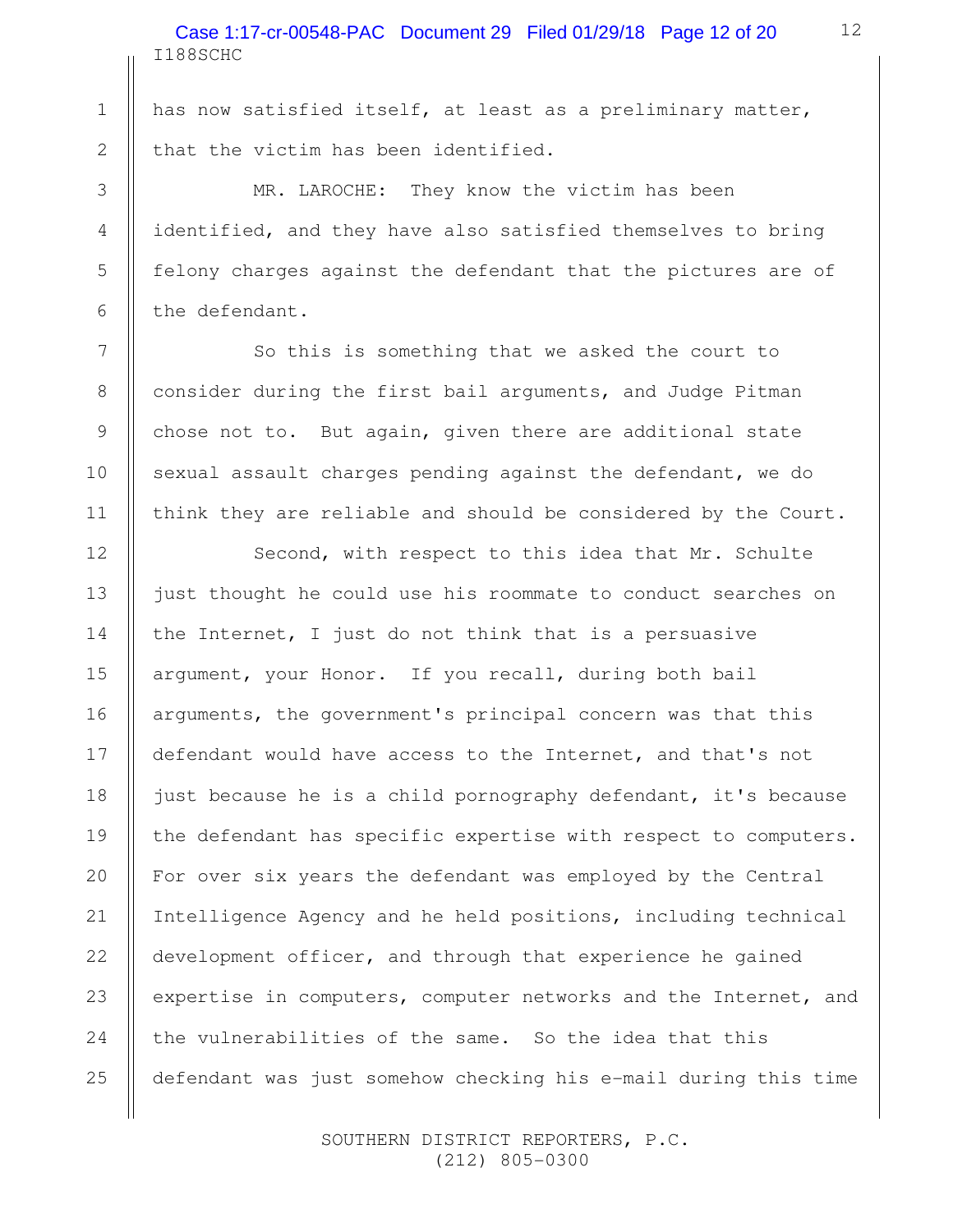### I188SCHC Case 1:17-cr-00548-PAC Document 29 Filed 01/29/18 Page 13 of 20

1

2

3

4

5

6

7

8

9

10

11

12

13

14

does not pass muster, and I would say is inconsistent with the arguments and the court's ruling in terms of bail.

And even more troubling, which wasn't really addressed by defense counsel, is that the defendant or someone in his apartment was using TOR in his apartment during the time when he was on pretrial release, and this is extremely troubling to the government because TOR is a way to establish anonymous connections to various Internet locations to hide the person who is actually accessing those sites. It's used to access child pornography. It's also used to access Web sites where you don't want to leave a trail. And since the defendant brought it up, I think it's particularly relevant given the other investigation which continues to be ongoing with respect to this defendant.

As defense counsel noted, in March of 2016, there was a significant disclosure of classified material from the Central Intelligence Agency. The material that was taken was taken during a time when the defendant was working at the agency. The government immediately had enough evidence to establish that he was a target of that investigation. They conducted a number of search warrants on the defendant's residence. And I would disagree with defense counsel's characterization that those search warrants haven't yielded anything that is consistent with his involvement in that disclosure. In fact, our investigation is ongoing. He remains 15 16 17 18 19 20 21 22 23 24 25

> SOUTHERN DISTRICT REPORTERS, P.C. (212) 805-0300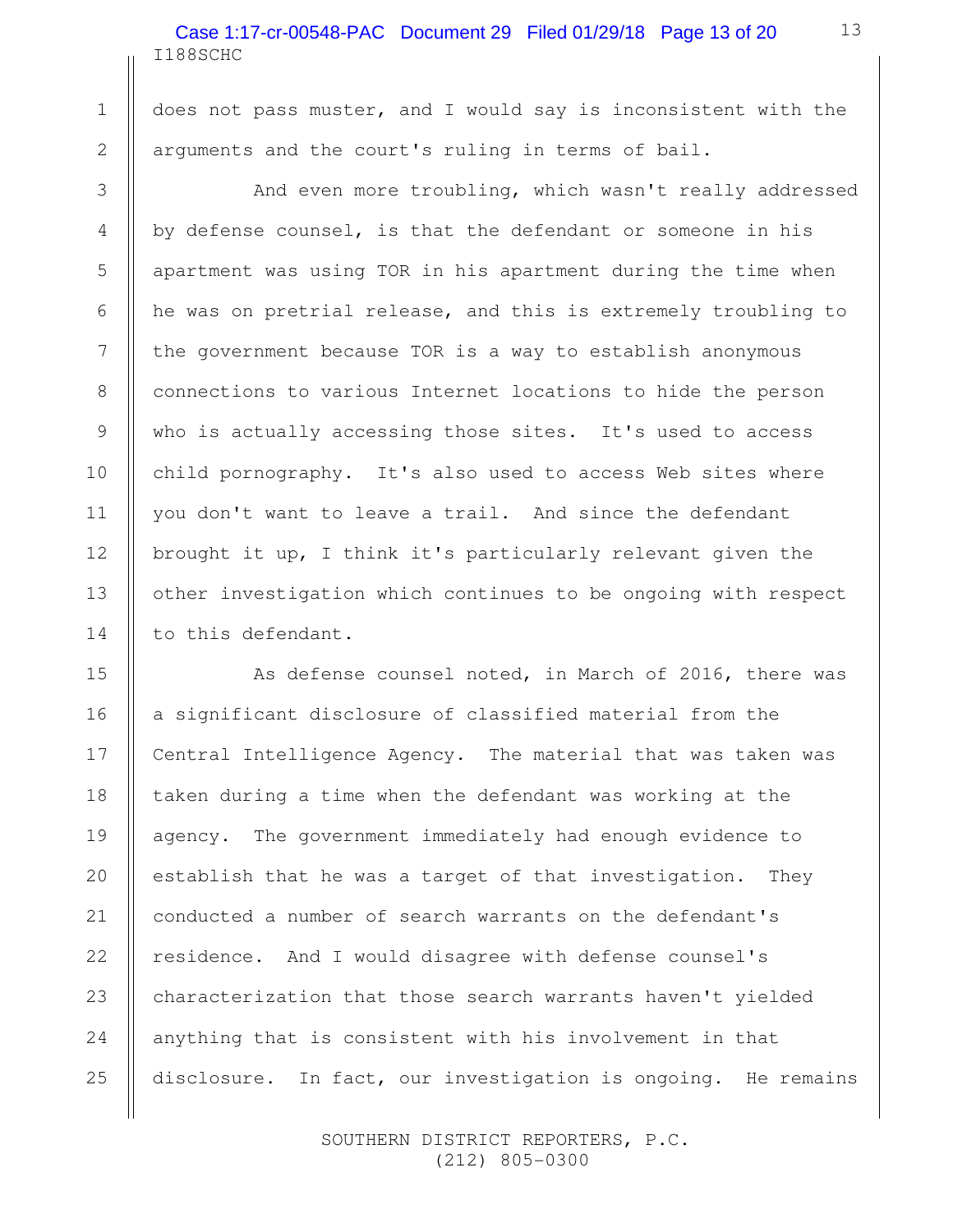### I188SCHC Case 1:17-cr-00548-PAC Document 29 Filed 01/29/18 Page 14 of 20

a target of that investigation. And part of that investigation is analyzing whether and to what extent TOR was used in transmitting classified information. So the fact that the defendant is now, while on pretrial release, using TOR from his apartment, when he was explicitly told not to use the Internet, is extremely troubling and suggests that he did willfully violate his bail conditions.

So under those circumstances, your Honor, I do not believe that there are a set of conditions that will ensure that this defendant is not going to access the Internet and pose a danger to the community.

1

2

3

4

5

6

7

8

9

10

11

12

13

14

15

16

17

18

19

20

21

22

23

THE COURT: Mr. Kaplan.

MR. KAPLAN: Judge, as to Virginia, this is part of the issue. We have two attorneys in New York debating the evidence in the case of Virginia, when he can just be arraigned in Virginia and let the judge there assess the situation. I understand Mr. Laroche is basing his comments on information he has gotten from the state prosecutors, and so are we. I had defense counsel who had a very candid conversation with the state prosecutor. So I'm not sure why we are having this debate in New York when there is a simple way of having it in Virginia and see whether the judge in Virginia feels there is any basis to remand him.

As for the Internet, just a couple of quick points. The judge's bail order on September 14, in paragraph 11, 24 25

> SOUTHERN DISTRICT REPORTERS, P.C. (212) 805-0300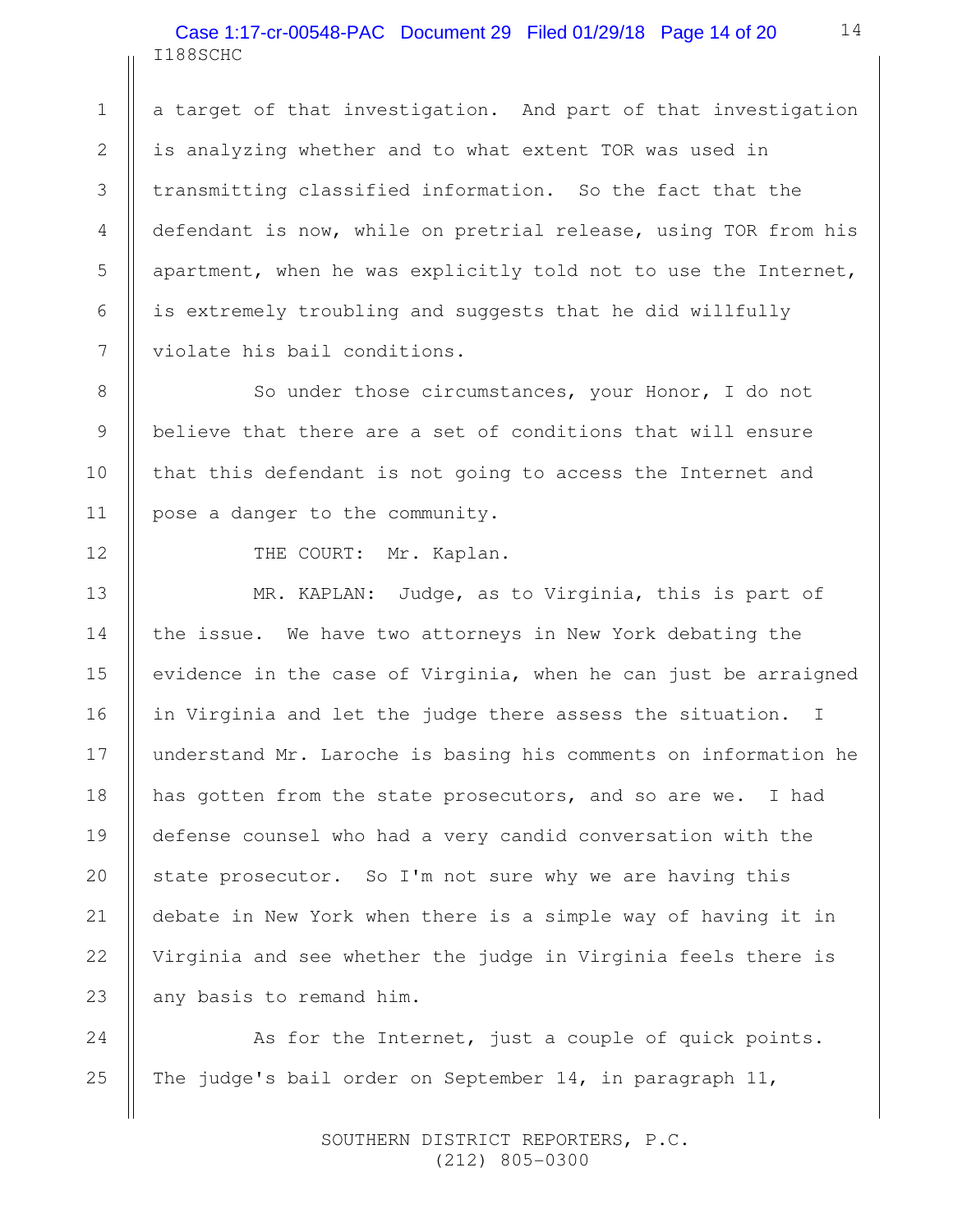I188SCHC Case 1:17-cr-00548-PAC Document 29 Filed 01/29/18 Page 15 of 20

specifically states, "Refrain from possessing or using a computer, computer network and/or Internet access, unless specifically approved by pretrial services." That was the court's written order.

1

2

3

4

5

6

7

8

9

10

11

12

13

14

15

16

17

18

19

20

21

Judge, we have a pretrial services member here in court. The Court can ask him about his conversations with the defendant and with Mr. Presnall. This idea that he was simply using his roommate to do this, they asked if they could do this, and they asked because they didn't want to run afoul of this court's bail conditions.

Just briefly about this notion of TOR. I understand that the government's position is TOR is used by many, many bad people. It's also used by many, many good people. The TOR is simply a way of going online without having the government look at everything you do. Now, I understand in a case like this, the government puts a nefarious intent to that. In this case, the reason why TOR was accessed was because Mr. Schulte is writing articles, conducting research and writing articles about the criminal justice system and what he has been through, and he does not want the government looking over his shoulder and seeing what exactly he is searching. That's all it is.

If there is a concern about his computer access, if there is a concern about him checking his e-mail, there is a simple solution, no computers at all, no third-party access, nothing, and that's the combination of conditions which will 22 23 24 25

> SOUTHERN DISTRICT REPORTERS, P.C. (212) 805-0300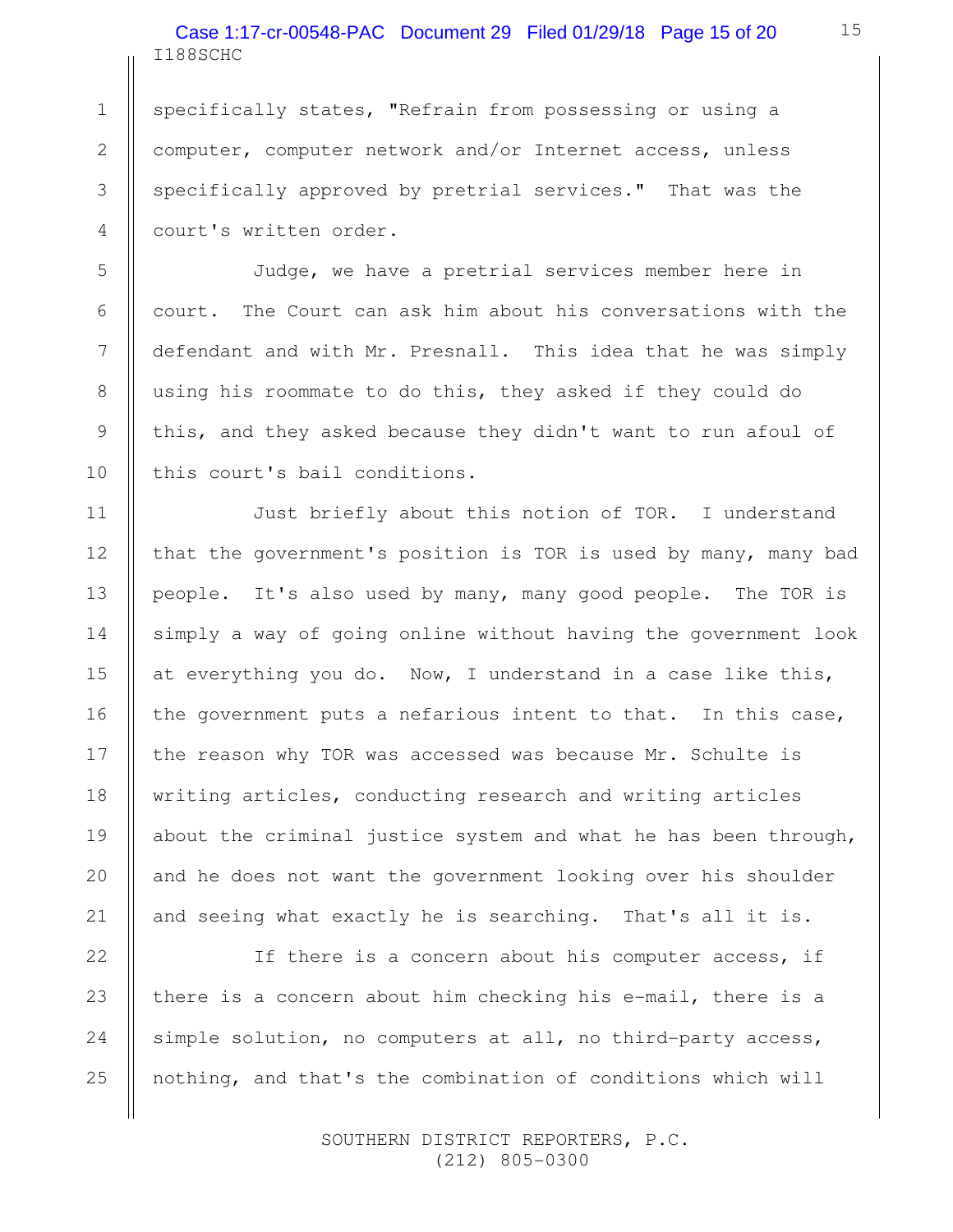## I188SCHC Case 1:17-cr-00548-PAC Document 29 Filed 01/29/18 Page 16 of 20

ensure that he is not a danger. Besides for that, I don't see what has necessarily changed intentionally on behalf of Mr. Schulte since the court's bail order two months ago.

THE COURT: All right.

1

2

3

4

5

6

7

8

9

10

11

12

13

14

15

16

17

18

19

20

21

22

23

24

25

On December 14 I revoked Mr. Schulte's bail. It was on consent and without prejudice to Mr. Kaplan renewing a motion on January 4. In accordance with the proceeding that day, we agreed that we would meet again on January 4.

Having studied 18 U.S.C. 3148, sanctions for violation of release conditions, I find that there is a combination of events here, including the fact that the victim has now been identified in Virginia, there is a clear danger, and I find that the defendant violated the terms of the release conditions by engaging in having his roommate access the computers using very sophisticated methodology. So bail continues to be revoked and an order to that effect will be entered at the conclusion of today's hearing.

Anything else to take up today, Mr. Laroche?

MR. LAROCHE: I think there is a matter of scheduling, and we did want to alert the Court to a discovery issue. As the Court will recall, there was a period of time where the government had not been provided a computer and hard drive so that the government could essentially reproduce the defendant's desktop computer. As the Court might recall, the desktop computer is the computer on which the government found over

> SOUTHERN DISTRICT REPORTERS, P.C. (212) 805-0300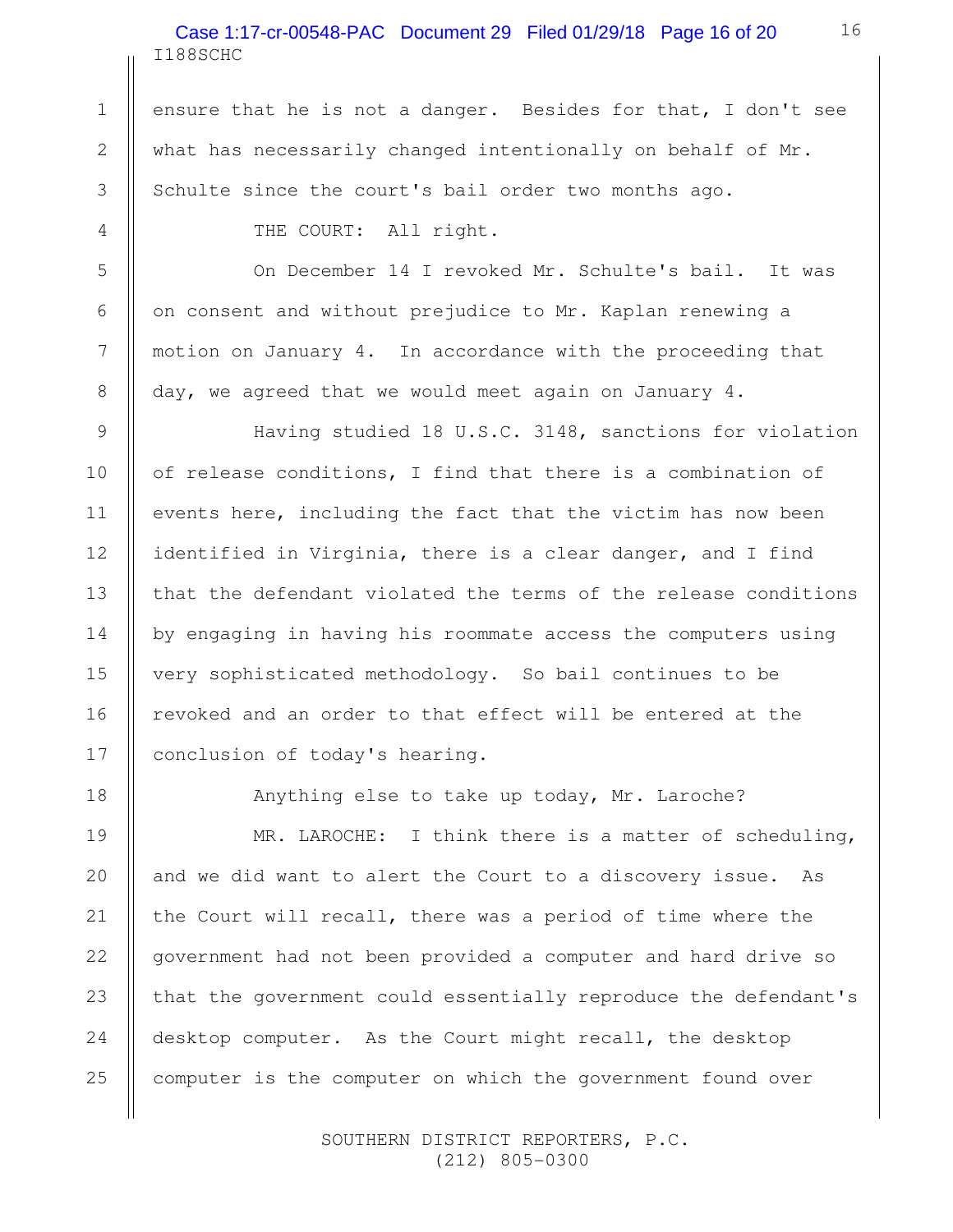I188SCHC Case 1:17-cr-00548-PAC Document 29 Filed 01/29/18 Page 17 of 20

1

2

3

4

5

6

7

8

9

10

11

12

13

14

15

16

18

19

20

21

22

10,000 images of child pornography. It was set up in a way that was sophisticated with several layers of encryption. We were provided that computer when Mr. Kaplan became counsel, was retained by Mr. Schulte.

The FBI and the government has made a number of efforts to try to load that information on to the computer. An issue has arose in connection with that that we wanted to tell the Court about. Because there is a classified document that is located on the defendant's computer, it is extremely difficult, and we have determined not possible, to remove that document forensically and still provide an accurate copy of the desktop computer to the defendant.

So in those circumstances, defense counsel is going to require a top secret clearance in order to view these materials. It's my understanding that that process is ongoing, and we have asked them to expedite it. As soon as the defendant's application is in, we believe he will get an interim classification to review this material within approximately two to three weeks. Unfortunately, that hasn't occurred yet. So the defendant still does not have access to that particular aspect of discovery. So we are working through that as quickly as we can. 17

THE COURT: So it will take two to three weeks for the review after the top secret clearance is granted? MR. LAROCHE: To get an interim clearance. 23 24 25

> SOUTHERN DISTRICT REPORTERS, P.C. (212) 805-0300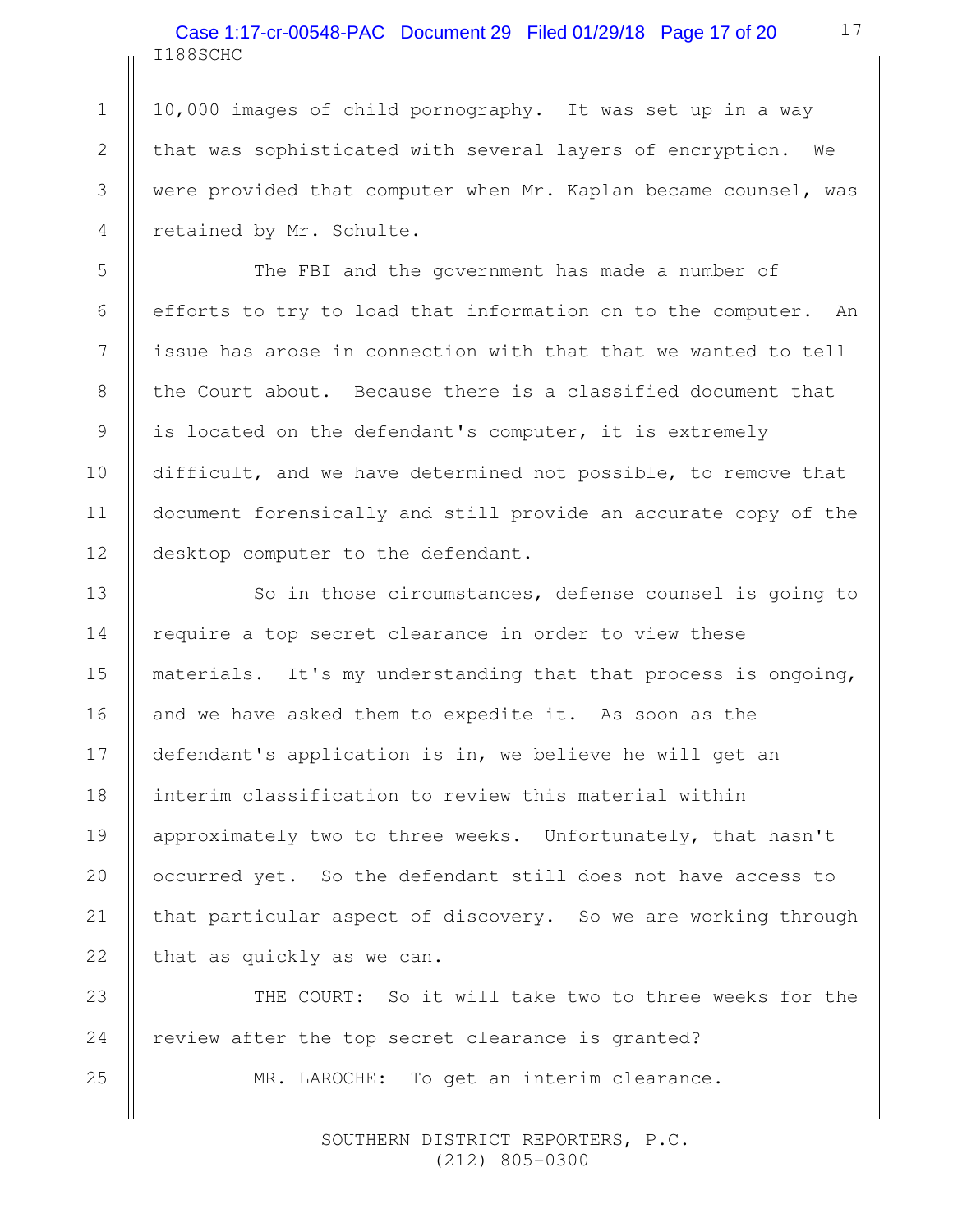THE COURT: What is the schedule for the interim clearance?

1

2

3

4

5

6

7

8

9

10

11

12

13

14

15

16

17

18

19

20

MR. LAROCHE: Defense counsel has just been provided, either early this week or last week, a document to essentially get the application documents he needs to do the background check for that clearance. Once he submits that application request, two to three weeks from his submitting it we believe we will have an interim clearance for him so that he will have access at that point. He still will have to review the materials at a location that we will make available at the FBI. Unfortunately, as of right now, that is the only way we see forward in terms of getting him access to be able to review it in terms of discovery in this case.

THE COURT: So what is the time period we are talking about? It sounds like five to six weeks.

MR. LAROCHE: I know from doing these applications they are extensive. So it might take a bit of time for him to get the materials together, but as soon as he gets it in, it will take about two to three weeks. So, yes, I think five to six weeks from now hopefully this issue is resolved.

MR. KAPLAN: Judge, if I may. So I got a one-page application last week, which I filled out and returned hours later. My understanding is, once they process that one-page application, they are then going to give me access to a much larger application, which will take me quite a while to answer. 21 22 23 24 25

> SOUTHERN DISTRICT REPORTERS, P.C. (212) 805-0300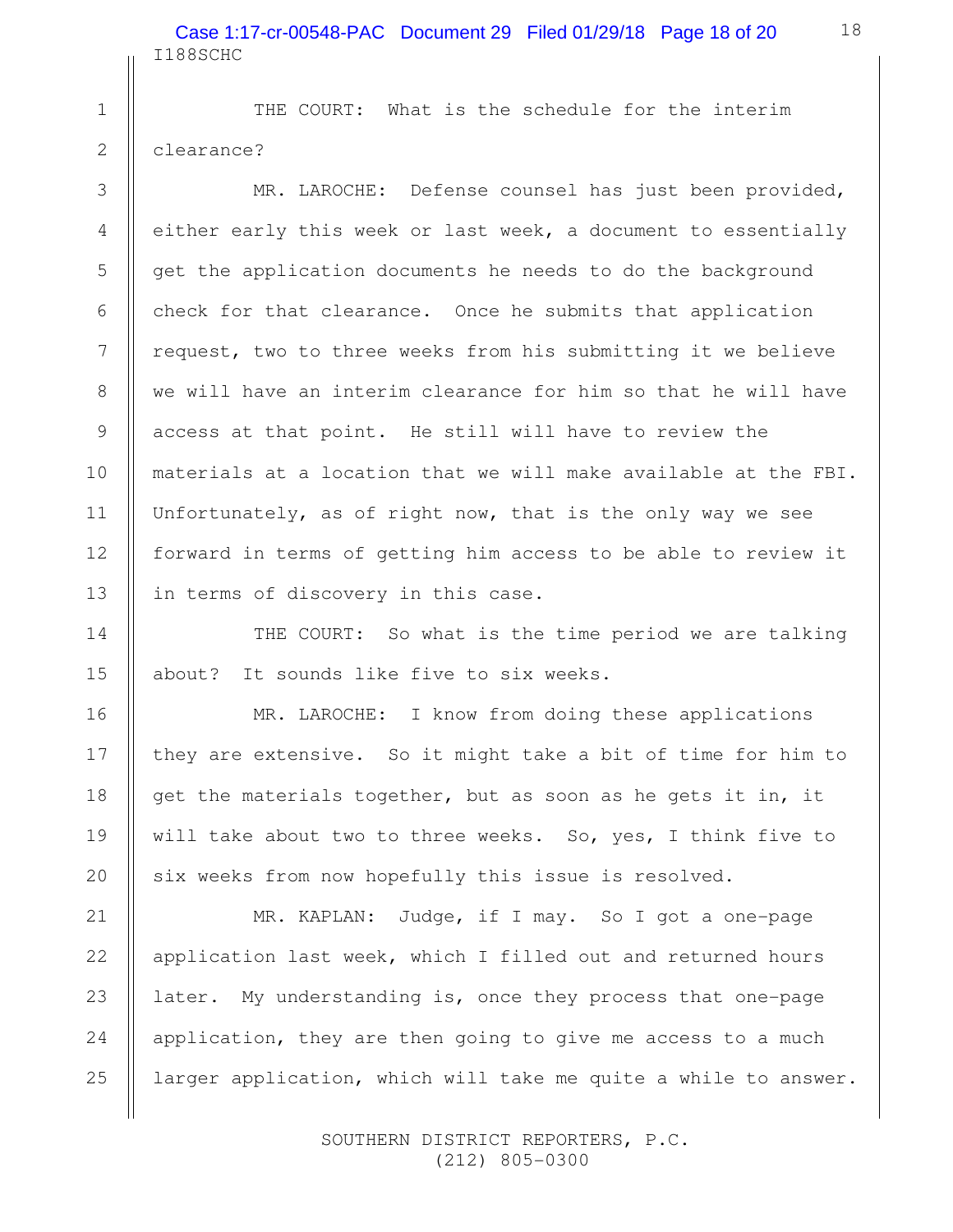#### I188SCHC Case 1:17-cr-00548-PAC Document 29 Filed 01/29/18 Page 19 of 20

Then once that's completed, the two- to three-week process will start. So I have not yet received the larger application. I am not sure what the timetable is there.

THE COURT: I should have pointed out before, when I referred to a January 4 meeting, January 4 was a snow day. So we are meeting on the first day subsequent to the bail order, January 8.

> David, give me a schedule for the week of February 12. THE DEPUTY CLERK: February 15 at 4:30 p.m.

THE COURT: That's a control date to see where we are with regards to Mr. Kaplan's application. 10 11

Anything else, Mr. Kaplan?

MR. KAPLAN: Eventually we may have an issue with speedy trial, when it comes to access to the application and access to the discovery materials, but when that comes I will mention it to the Court.

THE COURT: Fine.

1

2

3

4

5

6

7

8

9

12

13

14

15

16

17

MR. LAROCHE: Your Honor, the government moves to exclude time until the February 15 control date in the interests of justice so that the parties can complete discovery, the defense counsel can begin reviewing it, and also continue considering motion practice in this case. 18 19 20 21 22

THE COURT: Any objection, Mr. Kaplan? MR. KAPLAN: I am fine as of now to this date. THE COURT: For the reasons stated, the time between 23 24 25

> SOUTHERN DISTRICT REPORTERS, P.C. (212) 805-0300